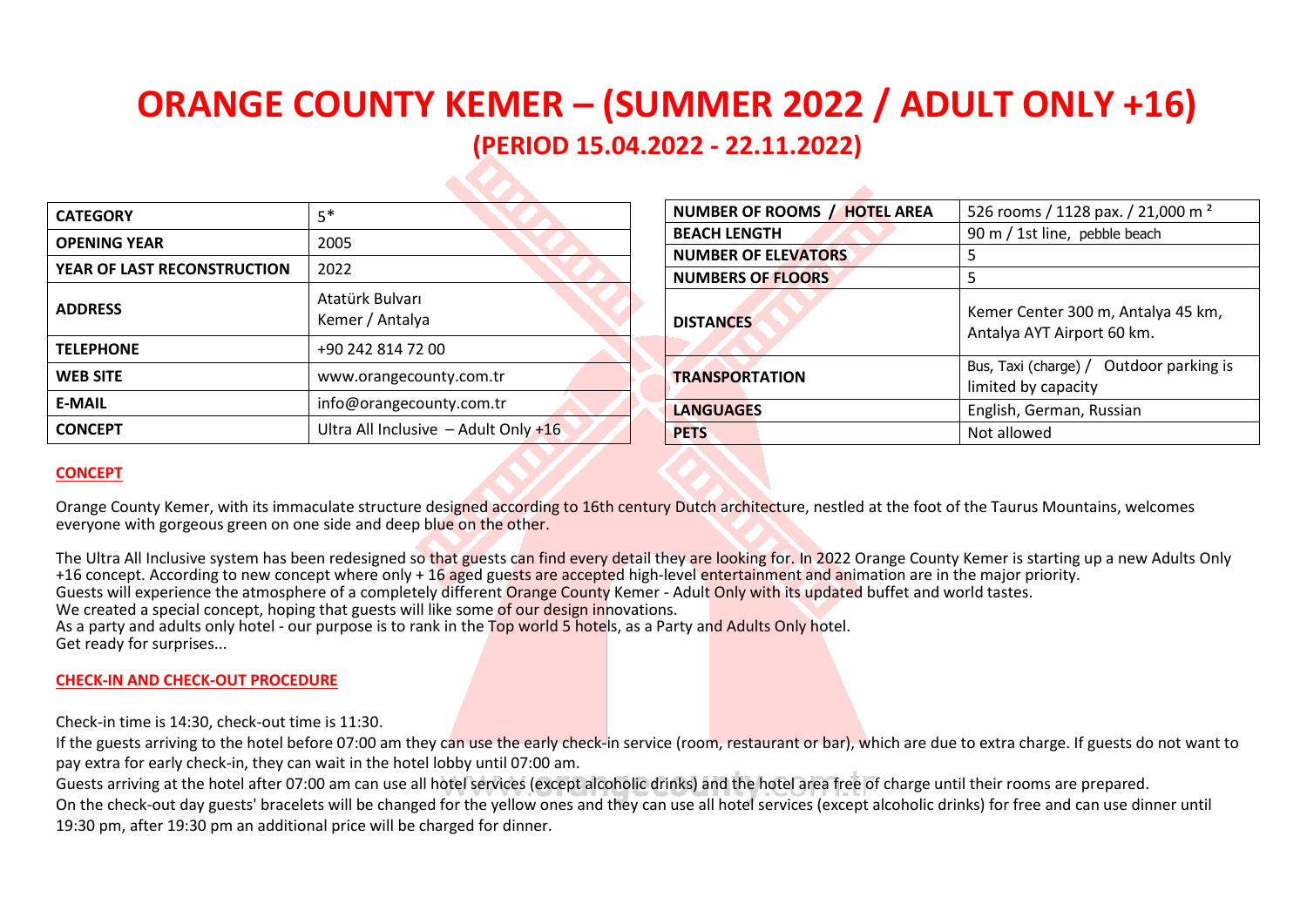#### **ROOM INFORMATION - ACCOMODATION**

# **328 LAND VIEW ROOM (26 m² Маx. 2/3 pax)**

Standard rooms - is a great option for relaxing with breathtaking views of the Taurus Mountains. This room type also includes 5 rooms for disabled guests.

### **160 SIDE SEA VIEW ROOM (26 m² Маx. 2/3 pax)**

Standard Sea & Pool View rooms is ideal options for comfortable accommodation, guests will have the opportunity to enjoy views of the hotel territory, pools and the Mediterranean Sea.

# **16 SUITE ROOM (53 m² Маx. 2/4 pax)**

Restored private Suite rooms are created for joyful and relaxing time of 3 or 4 guests. The room has 2 bedrooms, 1 bathroom.

# **19 VOLENDAM HOUSE (45 m² Маx. 2/5 pax)**

Our colorful small villas, are separated from the main building, decorated in a unique Dutch style, Volendam Houses located by the pool side in the central part and overlooking the entire hotel. They have 2 floors with 2 bedrooms, 1 bathroom.

**Each room is equipped with:** mini-bar (only soft drinks), TV, wi-fi, telephone, central air conditioning, safe, parquet floor, bath or shower, hair dryer.

**In-bath amenities:** shampoo, hair conditioner, body lotion, shower gel, soap, cotton pads for make-up, cotton buds, cap, hygiene bag.

#### **\*\*\* SPECIAL ROOM TYPES \*\*\***

#### **1 QUEEN BEATRIX SUITE (182 m² Маx. 4 pax)**

Suite is located in the main building on the 3rd floor. Modern designed and comfortable suite is ideal for your perfect holiday experience. There are 2 bedrooms, 1 large living room, 2 bathrooms, 3 TVs, a Jacuzzi on the terrace overlooking the Mediterranean Sea. Recommended for those who want to enjoy the Mediterranean right from the Jacuzzi. Tea / coffee set-up, pillow menu, free room service menu (depending on the number of guests).

#### **1 AMSTERDAM SUITE (96 m² Маx. 4 pax)**

Suite is located in the main building on the 4th floor. You will find an original interior design, a large terrace with a peaceful azure-blue Sea-view. There are 2 bedrooms, 2 bathrooms, 3 TVs, 1 living room. Tea / coffee set-up, pillow menu, free room service menu (depending on the number of guests).

#### **1 PRINCESS MAXIMA SUITE (78 m² Маx. 4 pax)**

This suite is located in the main building on the 5th floor. The suite is specialy created for guests' joyfull and comfortable holiday experience, where each detail is carefully worked out. The room has a spacious terrace overlooking the sea. There are 2 bedrooms, 2 bathrooms, 3 TVs, 1 living room. Tea / coffee set-up, pillow menu, free room service menu (depending on the number of guests). service menu (depending on the number of guests).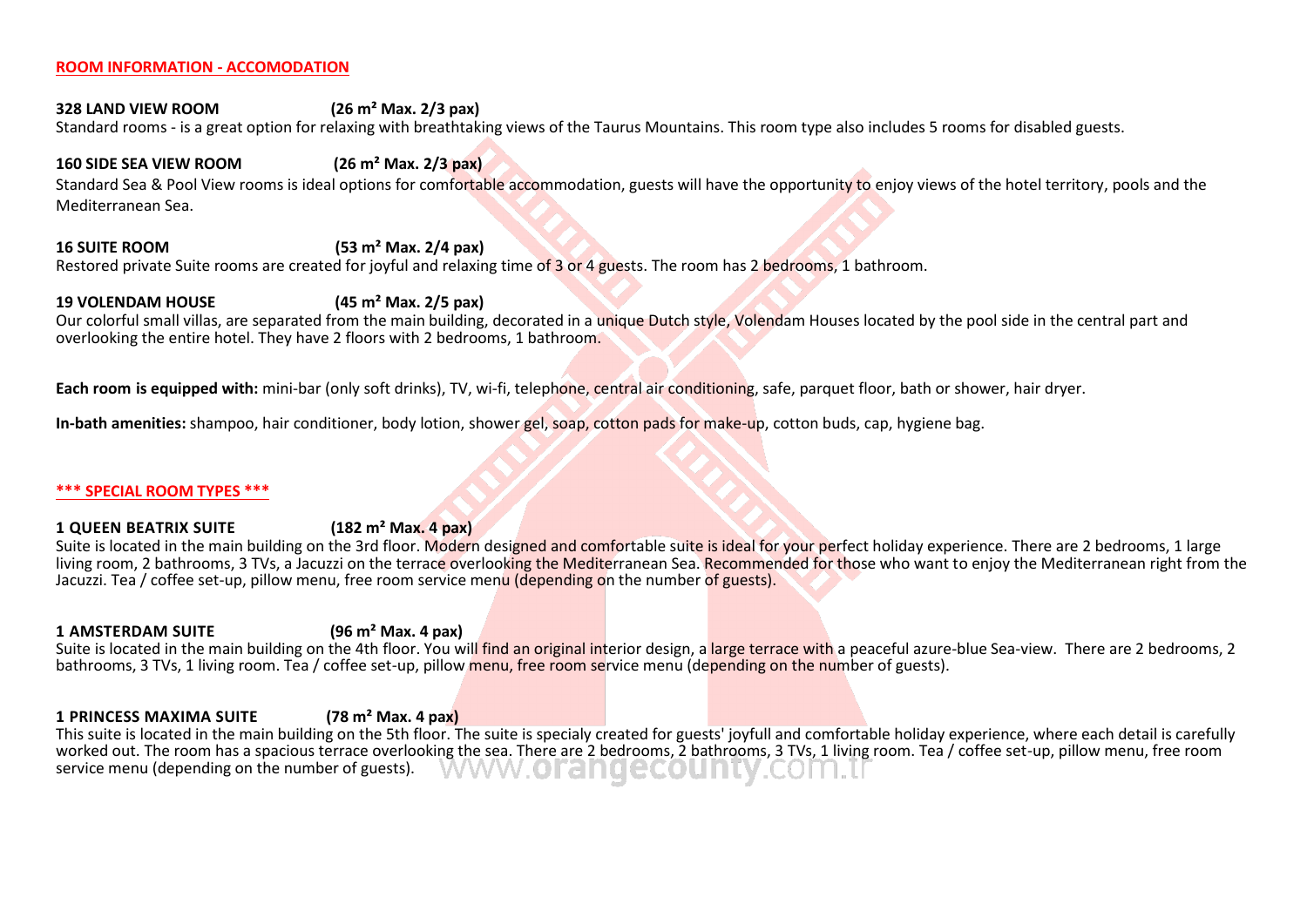#### **\*\*\*QUEEN BEATRIX, PRINCESS MAXIMA, AMSTERDAM SUITE SERVICES \*\*\***

- Express check-in on the day of arrival.
- Guest relation stuff welcome service at the front desk with chocolates, cold towels and Turkish delight for VIP guests.
- Guests have Gazebo service reservation priority and have a 50% discount on additional services.
- Free transfer service is provided under the condition of pre-information. We kindly ask you to send request to the reservation departmant at least 48 hours in advance.
- The hotel managemenrt has been created a special VIP Menu for our privilleged guests.
- Our guests are provided with a private butler service. (24 hours)
- Free ironing and laundry services are available from 08:00 to 16:00.
- 1 day free Pavillion at the pier in a day time.

### **\*\*\* HONEYMOON CONCEPT \*\*\***

- Express check-in on the day of arrival.
- Special set-up in the room (chocolate, champagne, magnet)
- Guests can use the A'la Carte Restaurant once during their stay free of charge.
- Floral arrangement, in room and entrance door decoration, bathrobes and slippers.
- 20% discount in Spa Center.

# **ULTRA ALL INCLUSIVE**

Orange County Kemer is working under Ultra All Inclusive system. The purpose of this system is to meet the expectations of guests with the impeccable service. Within the Ultra All Inclusive concept, menu red-marked food and beverages are subjects to additional charge. Doctor services, beauty salon services, SPA & Wellness Center services, laundry services are subects to charge.

| 1'e Klasse Bar (lobby)               | $07:00 - 02:00$               |     |
|--------------------------------------|-------------------------------|-----|
| Tea & Coffee set-up (lobby)          | $02:00 - 07:00$               | IEC |
| <b>Grand Cafe Bar (center)</b>       | $10:00 - 00:00$               |     |
| <b>Bulldog Cocktail Bar (center)</b> | $18:00 - 00:00$               |     |
| Pier Bar (pier)                      | 10:00 - 18:00 / 22:00 - 01:00 |     |
| Moulen Bar (mill area)               | $10:00 - 17:00$               |     |

# **BARS**

| XXL VIP Bar (pier)<br>VIP Special premium drinks. Extra<br>Charge. | $22:00 - 01:00$ |
|--------------------------------------------------------------------|-----------------|
| Disco Bar (center)                                                 | $00:30 - 03:00$ |
| Beach Bar (beach)                                                  | $09:30 - 07:00$ |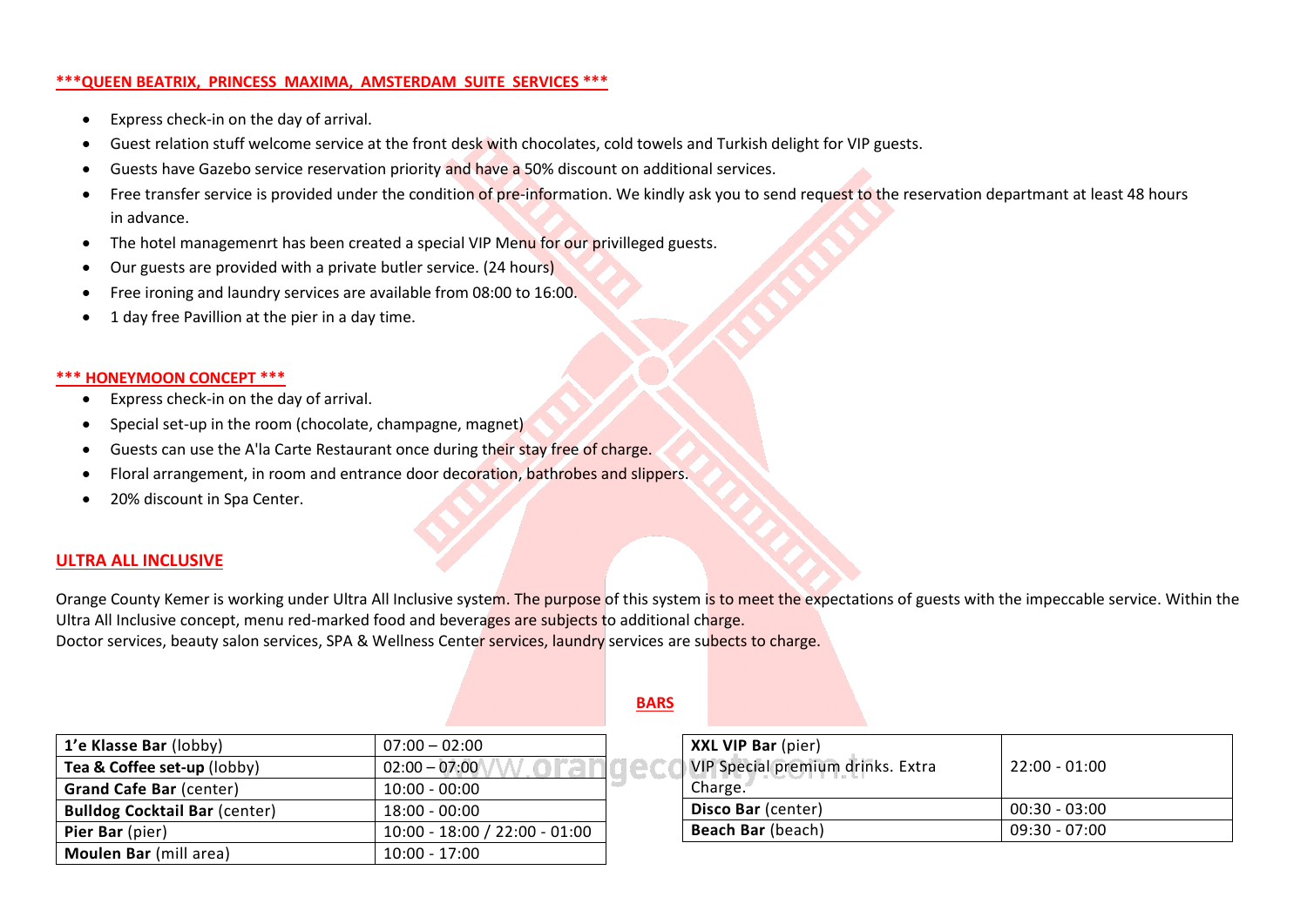#### **RESTAURANTS**

|                             | <b>Dewerend Main Restaurant</b>             |
|-----------------------------|---------------------------------------------|
|                             | ( buffet, self-service )                    |
| <b>Breakfast</b>            | $07:30 - 10:00$                             |
| Late breakfast              | $10:00 - 11:00$                             |
| Lunch                       | $12:30 - 14:30$                             |
| Dinner                      | 19:00 - 21:30                               |
|                             | <b>Ottoman Restaurant</b> (mill area, free) |
| Lunch                       | $14:00 - 16:00$                             |
|                             | Moulen Restaurant (mill area, free)         |
| Lunch                       | 12:30 - 17:00                               |
| Late Dinner                 | $00:00 - 06:00$                             |
| Room service (extra charge) | 24 hours                                    |

| <b>Barista Orange Cafe (free)</b>           |                 |
|---------------------------------------------|-----------------|
| Coffee, assortment of croissants and pastry | $09.00 - 18:00$ |
| A'la Carte Restaurant                       |                 |
| *By reservation in advance (extra charge)   |                 |
| Fish cuisine                                | $19:00 - 22:00$ |
| <b>Patisserie Amsterdam</b> (free)          |                 |
| Pastries, muffins, cakes, baklava           | 14:00 - 18:00   |
| <b>SATAY HOUSE (free)</b>                   |                 |
| Noodle Soup/Hot and Sour Soup               | 15:00 - 17:30   |

- The choice of food and beverages in the restaurants and bars varies and depends on season, including the off-season months; March, April and November.
- Working hours of restaurants and bars depend on season and weather conditions and are subjects to change up to the hotel management discretion.
- Drinks are served to tables by waiters in restaurants and bars.
- Premium drinks aged 12 and over served at our hotel are chargeable.
- We have a diet corner in the main restaurant.
- All restaurants have a dress code.

#### **BEACH AND POOLS**

The beach is 100m long, belong to the hotel, beach mixed with small pebbles. Sunbeds and umbrellas are provided free of charge, beach towels are at guests' service by card and can be changed once a day. There are showers on the beach, pier and pool, changing cabins, lifeguards on duty throughout the day.

| <b>POOLS</b>             | <b>AREA</b>           | <b>DEPTH</b> | <b>HEATING</b>         |  |
|--------------------------|-----------------------|--------------|------------------------|--|
| <b>Outdoor Main Pool</b> | $2,470 \; \text{m}^2$ | 140 cm       |                        |  |
| Aqua Park (2 slides)     | $676 \text{ m}^2$     | 110 cm       |                        |  |
| Indoor Pool              | $185 \text{ m}^2$     | 140 cm       | March, April, November |  |

*Depends on weather conditions and air temperature, the operation of the heated system in the pools may be changed.*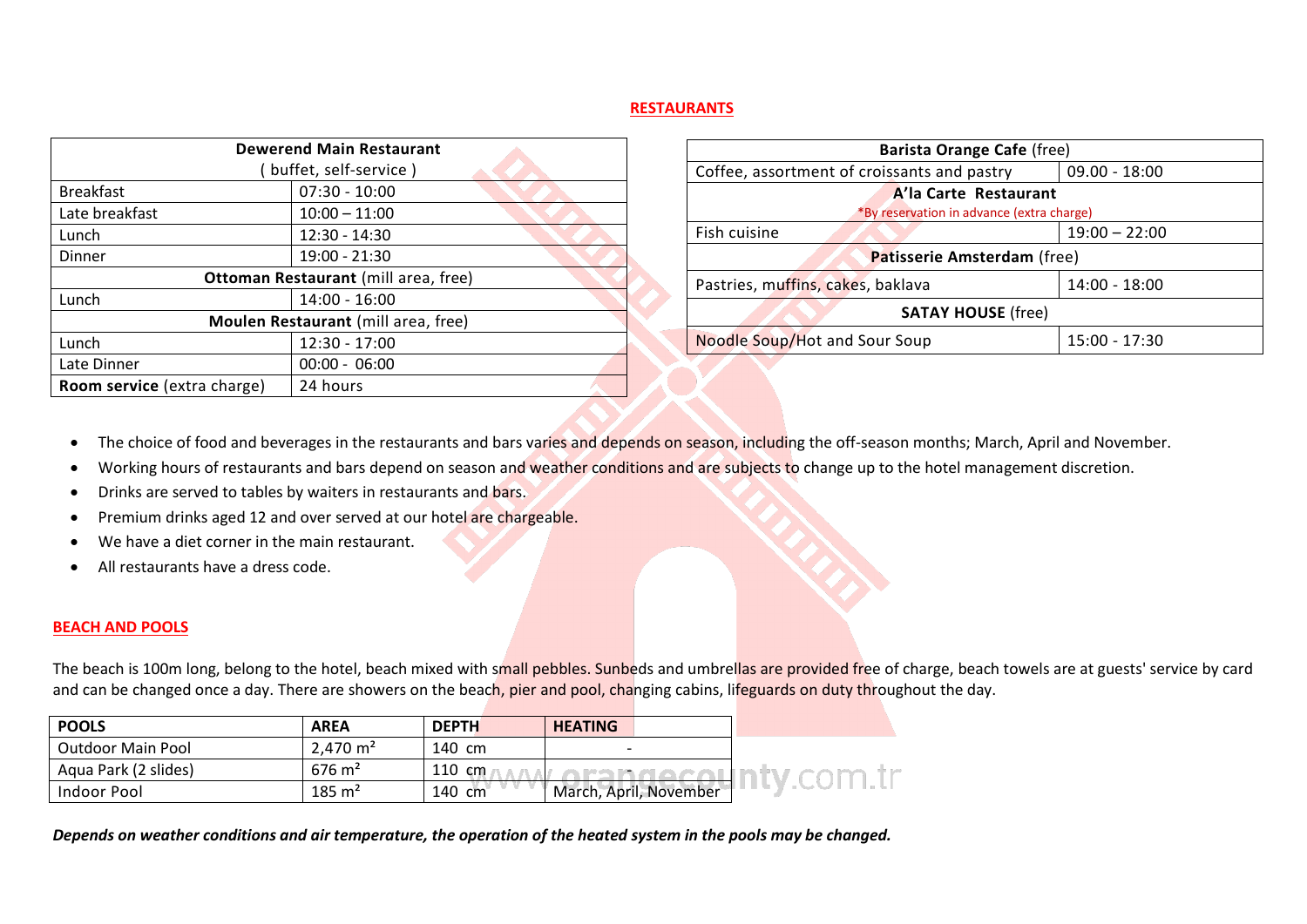#### **SPA & WELLNESS**

The SPA's area is 1200 m<sup>2</sup> and designed according to Feng Shui principles, the spa is award-winning not only in terms of space, but also in terms of the services offered. In addition to Far Eastern therapies, the spa center offers all European types of massages and treatments, and skin care programs are also prepared at the request of guests. The center has a mixed concept consisting of Indian, Thai, Indonesian massage, and problem areas are determined in the company of experienced therapists, therapeutic applications are performed using classical massage, Laboratoire procedures and instrumental massage methods. Hamam, sauna, steam room, indoor pool, massage offer its guests an impeccable service.

*The spa is privately managed. Massage and peeling services are for extra charge. Hammam, sauna and steam bath are free of charge.*

### **SPORT**

The fitness center is located in the spa, our guests can use the treadmill, exercise bike, step, central multi-purpose machine, barbell rack, dumble set, chest press, shoulder press, leg press, sitting deadlift, leg extension, flat bench, vertical knee lift, adjustable bench.

In addition, our guests make their days more pleasant and even more active by participating in various sports activities such as morning exercises, water polo, water gymnastics, pool games, dance and step courses, which are among the daily activities, also 2 times a week guests are welcomed by Kangoo Jump with professional instructors.

*The fitness center is free and for personal use and under your own responsibility.*

# **\*\*\* ENTERTAINMENTS AND SPECIAL PROGRAMS IN SUMMER SEASON \*\*\***

- Orange County Kemer Adult Only + 16, located in the city center, where Kemer's vibrant nightlife is bubbling, hosts great performances by famous DJs and show groups throughout the summer.
- Entertainment and shows programs will be in the spotlight in 2022 for our +16 guests.
- Evening shows and professional dance groups will take place on the stage by the sea. DJs and VJs will create incendiary music with different concepts every day of the week. Electro, House, Techno, Deep music that young people like the most, and especially this type of music will bring more fun and create a fantastic atmosphere.
- Like never before have our guests will enjoy dance groups, various stage productions and interesting acrobat programs so much. Now it's time for action and total fun.

While guests spending an active time by the pool or on the beach with various activities and sports during the day, in the evening we offer rich show programs prepared by an international animation team, dance shows, live music and parties. Our guests staying at Orange County Kemer in the summer of 2022 will have a lot of fun and unforgettable experiences of our special events.<br>
WWW.OFEINGECOU experiences of our special events.